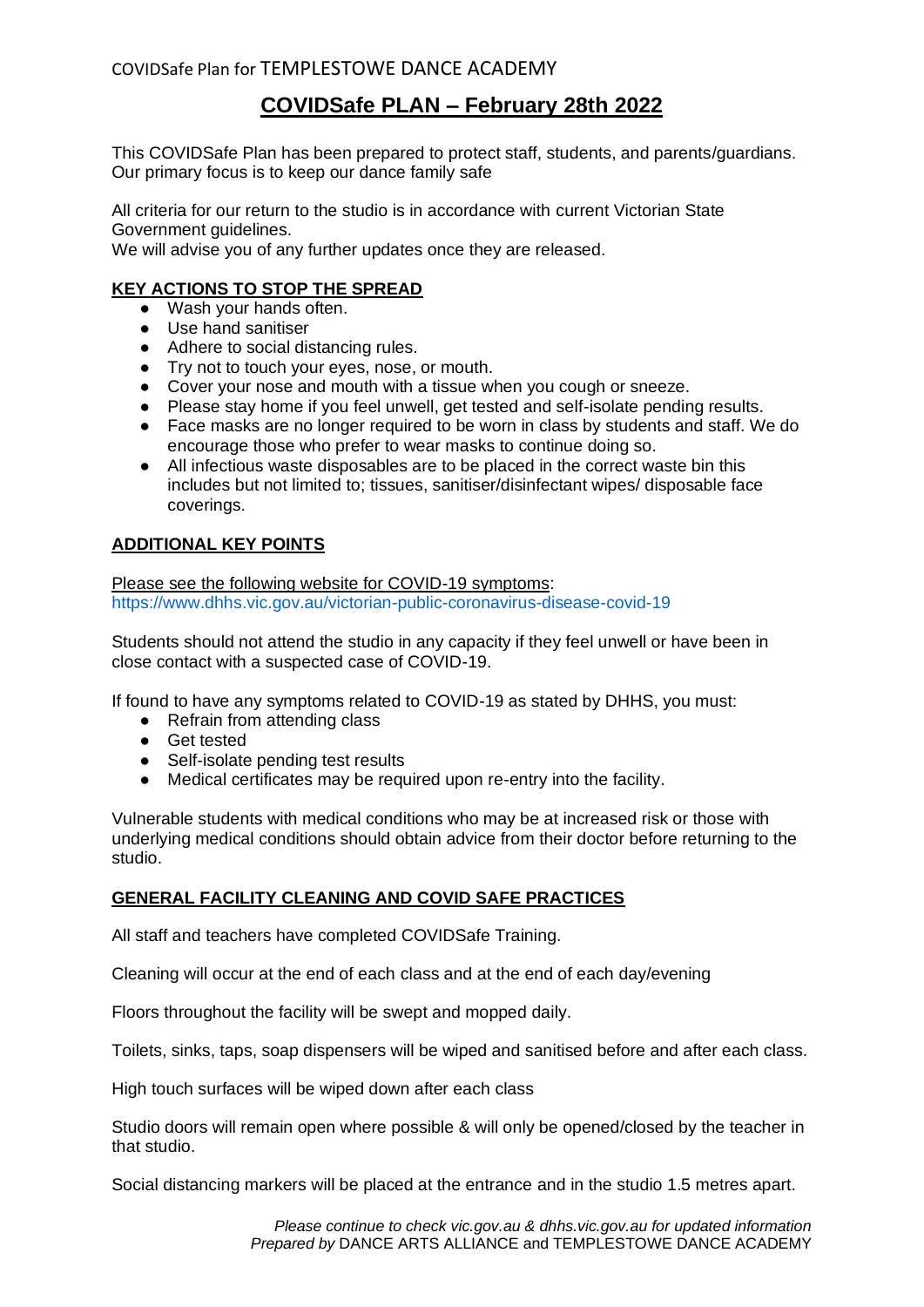#### COVIDSafe Plan for TEMPLESTOWE DANCE ACADEMY

Signage will be displayed around the facility to educate and instil good hygiene practice, social distancing reminders and maximum person allowances per space

Time allocated in between classes will allow for cleaning and safe transition between students.

There will be sanitising stations placed in the entrance and studios.

Records of teachers, staff and students entrances and exits in facility will be kept for trace contacting.

All students are to bring their own water bottles and any other required equipment & must take every item with them upon exit.

No extra unrequired items are to be brought into the facility, please refrain from bringing dance bags, toys, books where possible. Acrobatics students will be asked to bring their own yoga mat.

No extra persons are allowed on site, this includes parents/guardians, friends etc. Special needs students are exempt. Carer adhere to social distancing rules, must use hand sanitizer and wear face covering. Please see below for vaccination requirements if this is the case

Children 5 years and under may require a parent/guardian, this is to be determined by the class teacher and parent must adhere to COVIDSafe rules whilst on the premises. Please see below for vaccination requirements if this is the case.

All enquiries are to be done via email SMS or a phone call, please do not approach staff to discuss or ask questions. Please forward all inquiries to:

Cassie O'Sullivan

[info@tda.dance](mailto:info@tda.dance) 0411273076

#### **VACCINATION REQUIREMENTS**

The Victorian State Government has mandated that all staff, students and parents/guardians 18 years and above entering the studio must be either fully vaccinated or have an exemption. At TDA the health and safety of our community is of our utmost priority and as such will comply with the governments requirements. Any students or parent entering the studio will be asked for the vaccination certificate or exemption to be sighted by the Covid check in marshall. We will not hold any copies of vaccination certificates however we will keep a record of students who's certificates have been sighted. Parents/guardians will be required to show their certificate each time they enter. Proof of vaccination certificates can be obtained through the Medicare App. If you require further help obtaining your certificate please contact us.

#### **ARRIVAL OF STUDENTS**

- Students should arrive dressed in their dance attire and ready for class
- All students to enter the studio by back entrance via the alley which parallel to Rosella St. Parking is along Rosella St and Cassowary St.
- Parents/Guardians are to drop off their child at the entrance, whilst maintaining social distancing and not enter the premises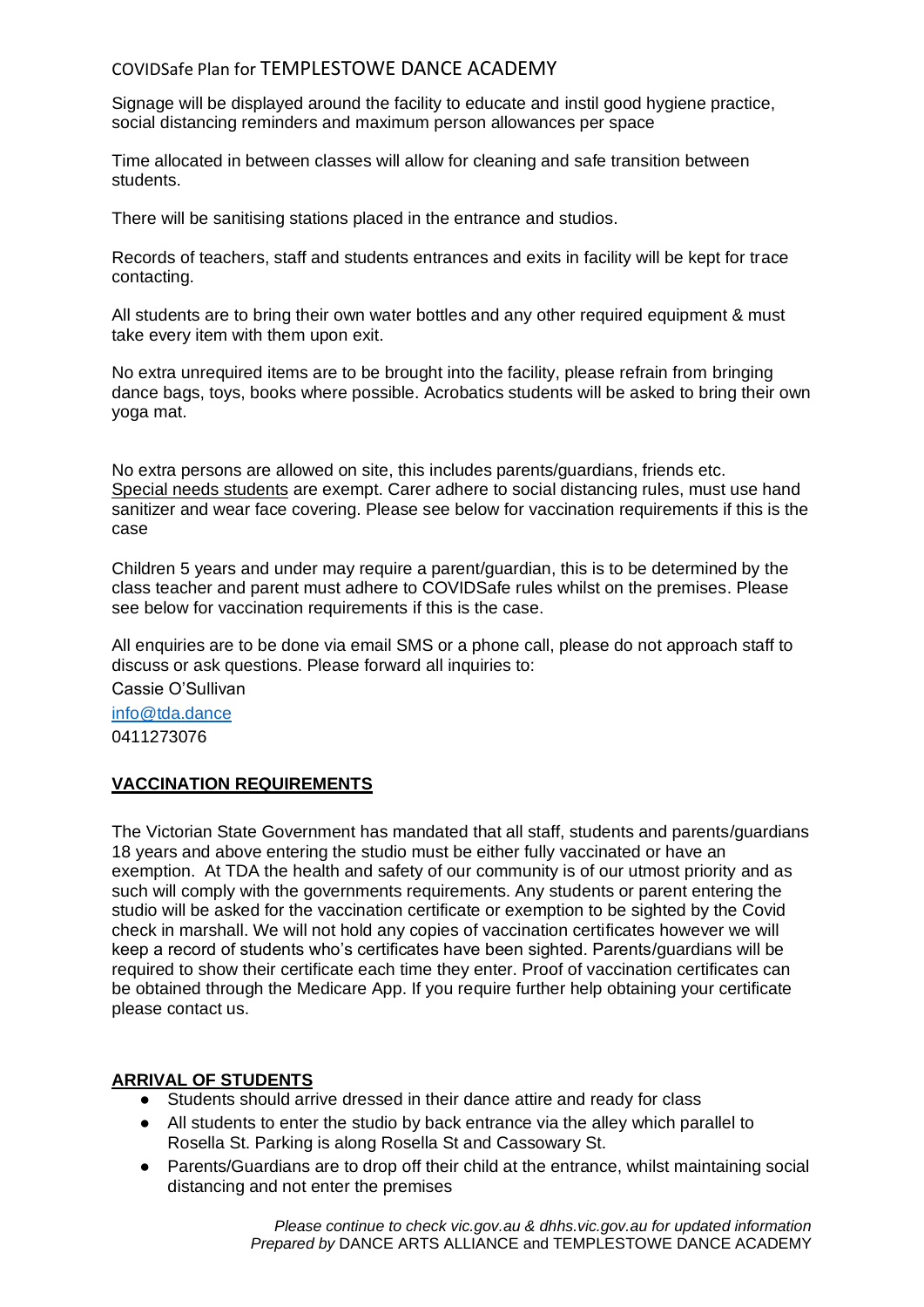# COVIDSafe Plan for TEMPLESTOWE DANCE ACADEMY

- Staff will permit students to enter to ensure all other students have left and that sanitation of the rooms has been completed.
- Attendance roles will be diligently marked
- Inside the building, students are to adhere to social distancing rules by using the indication markers on the floor.
- Hand sanitiser will be used on all students upon their arrival.
- If a student is suspected of being ill, they will be asked to go home immediately and will be safely isolated from other persons.
- The studio door will remain open to avoid touch point contact and increase air flow.
- Students are always to remain 1.5 metres apart by using the distance markers as a guide.

#### **IN CLASS PROTOCOL**

- Doors will remain open
- Students are no longer required to wear face masks. We do encourage those that wish to do so to continue wearing masks.
- Students are to start on their marker and remain 1.5 metres apart from others.
- If Ballet barres are used in classes students will be asked to wipe down their area when they have finished using them.
- Teachers and staff will remain 1.5m from students always.
- No physical corrections, modifications or spotting will be done.
- No partner work or physical contact between students, students are to refrain from hugging, high 5s or close contact with others.
- Travel / corner / drills and choreography of dances routines will be taught maintaining social distancing requirements.
- Students that use the bathroom will need to sanitise their hands before leaving class and upon re-entry into class.

*We do request to please use the bathroom before arriving at the studio if possible.*

# **CLASS CONCLUSION**

- Staff will mop floor at the conclusion of each class and wipe down all high touch areas.
- Students must take all their belongings with them, any items left behind will have to be discarded.
- Students will hand sanitise and be escorted to the exit where parents/guardians are to collect them, parents and students must maintain social distancing during exit and pick up, even outside of the building.
- Exit from upstairs studio is via the back entrance (alleyway).
- Exit from the downstairs studio is from the front entrance (Rosella St).
- Teachers or a staff member will wait until each student is collected to ensure Child safety policies and procedures are in place.

# **Please be on time to pick up your children.**

- Students with back-to-back classes must wait in the allocated area e.g. studio in between classes so sanitation process can be completed. Students will be supervised
- Food is not to be brought into the building.
- Upon exit of all students, each studio space will be sanitised and disinfected, if toilets have been used by students, these will also be sanitised.
- Teachers are to also wipe down the stereo, any remote controls, light/fan switches their own personal belongings such as mobile phones and laptops.